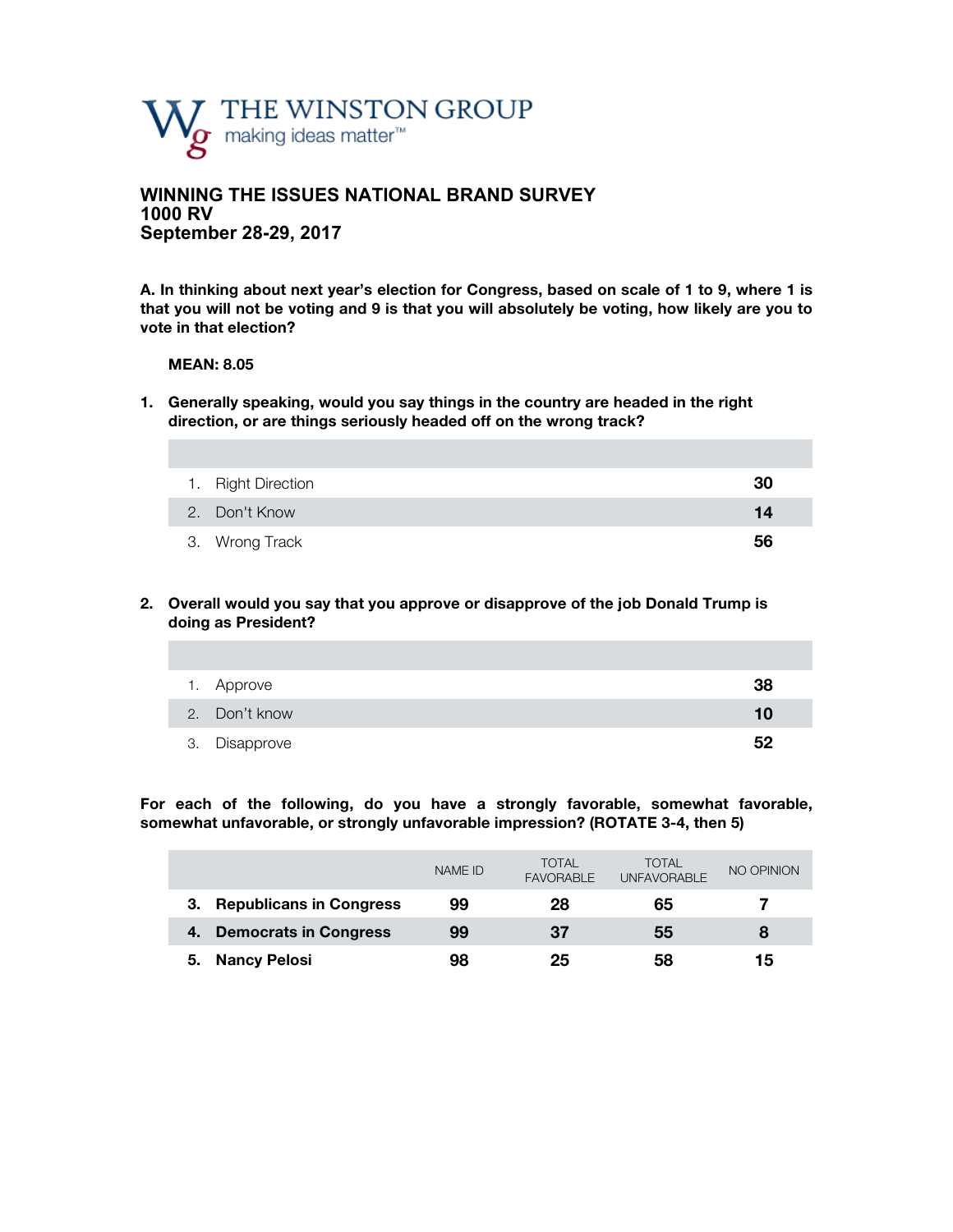**6. Which of the following issues would you say is most important to you in deciding how to vote for Congress? (ROTATE)**

| 1. Education                         | 4            |  |
|--------------------------------------|--------------|--|
| 2. Social Security                   | 9            |  |
| 3. Retirement and Investments        | 1            |  |
| 4. Terrorism                         | 6            |  |
| 5. Health care                       | 23           |  |
| 6. The Economy                       | 15           |  |
| 7. Jobs                              | 3            |  |
| 8. Taxes                             | 6            |  |
| 9. Crime and Safety                  | 3            |  |
| 10. Environment/Climate Change       | 5            |  |
| 11. National Defense/Foreign Affairs | 5            |  |
| 12. National Deficit/Spending        | 5            |  |
| 13. Energy                           | 1            |  |
| 14. Gas prices                       | $\star$      |  |
| 15. Immigration                      | 7            |  |
| 16. Other                            | 4            |  |
| 17. Prescription Drugs               | $\mathbf{2}$ |  |
| 18. Don't know                       | 1            |  |

**Which party do you have more confidence in to handle each of the following issues - (ROTATE) the Republican Party or the Democratic Party? (ROTATE LIST BELOW Q7-12)**

|                       | Republican<br>Party | Democratic<br>Party |
|-----------------------|---------------------|---------------------|
| 7. The Economy        | 41                  | 38                  |
| <b>Jobs</b><br>8.     | 44                  | 37                  |
| <b>Taxes</b><br>9.    | 41                  | 39                  |
| 10. Health care       | 31                  | 47                  |
| 11. Defense/terrorism | 47                  | 31                  |
| <b>12. Education</b>  | 32                  |                     |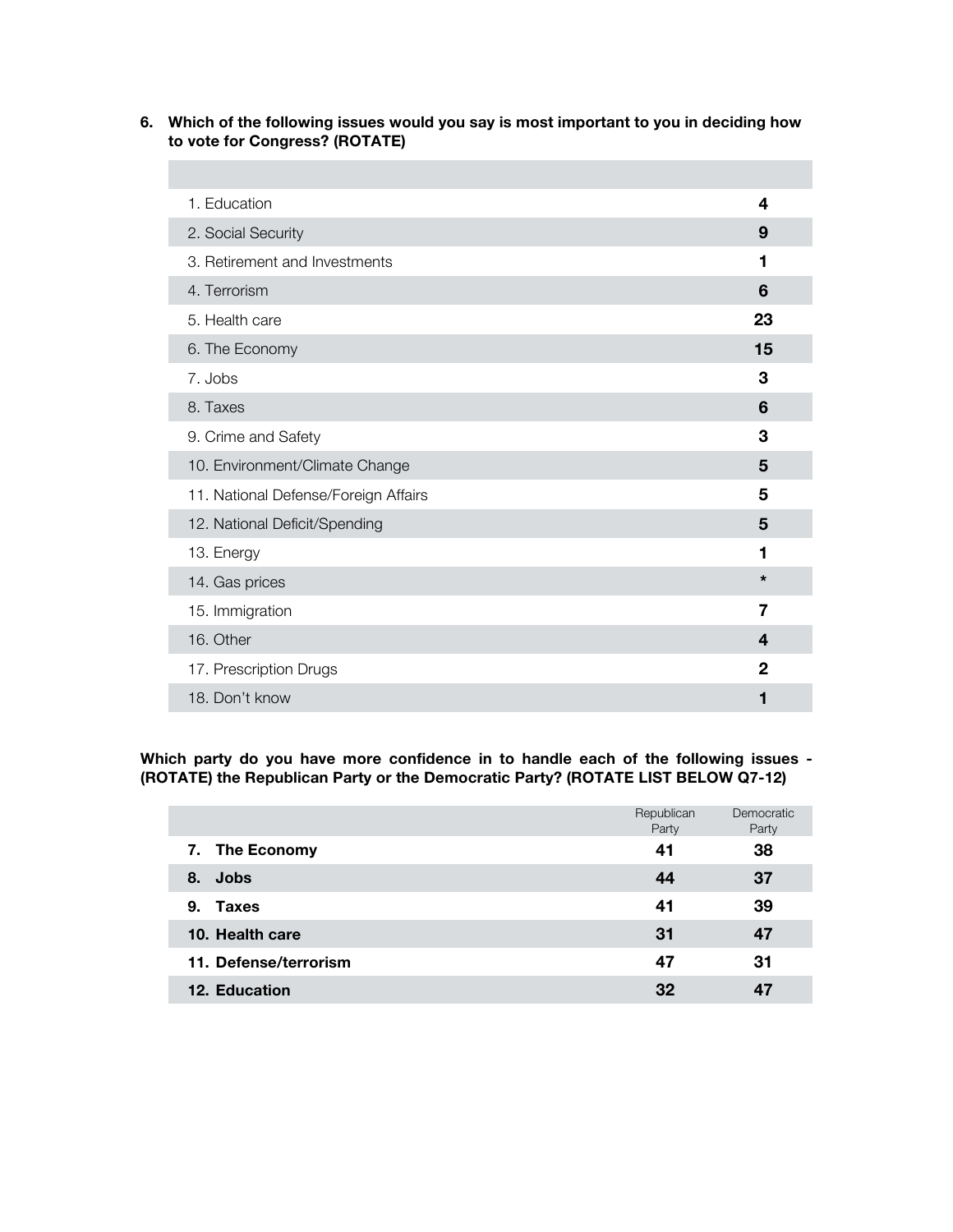**13. If the elections were held today for US Congress in your state, would you be more likely to vote for (ROTATE) the Republican candidate or the Democrat candidate?** 

| Republican<br>1.        | 36 |
|-------------------------|----|
| 2. Lean Republican      | 6  |
| 3. Undecided            | 14 |
| 4. Lean Democrat        | 3  |
| 5. Democrat             | 41 |
| <b>TOTAL REPUBLICAN</b> | 42 |
| <b>TOTAL DEMOCRAT</b>   | 44 |

**14. In thinking about the role of people like you in the political and public policy discourse about issues, do you think your voice is heard effectively?** 

| 1. Yes        | 20 |
|---------------|----|
| 2. No         | 63 |
| 3. Don't Know | 16 |

### **15. Overall would you say that you approve or disapprove of the job Congress is doing?**

| 1. Approve    | 13 |
|---------------|----|
| 2. Disapprove | 73 |
| 3. Don't know | 14 |

**On a scale of 1-9 with 1 being very liberal, 5 being moderate, and 9 being very conservative how would you rate… (ASK 16 then 17, then ROTATE 18-21)**

|                                             | MFAN |
|---------------------------------------------|------|
| 16. Your own political ideology             | 5.43 |
| 17. Your own ideology on the issue of taxes | 5.69 |
| 18. Ideology of Republicans in Congress     | 6.38 |
| 19. Ideology of Democrats in Congress       | 3.61 |
| 20. Ideology of Donald Trump                | 6.46 |
| 21. Ideology of Nancy Pelosi                | 3.59 |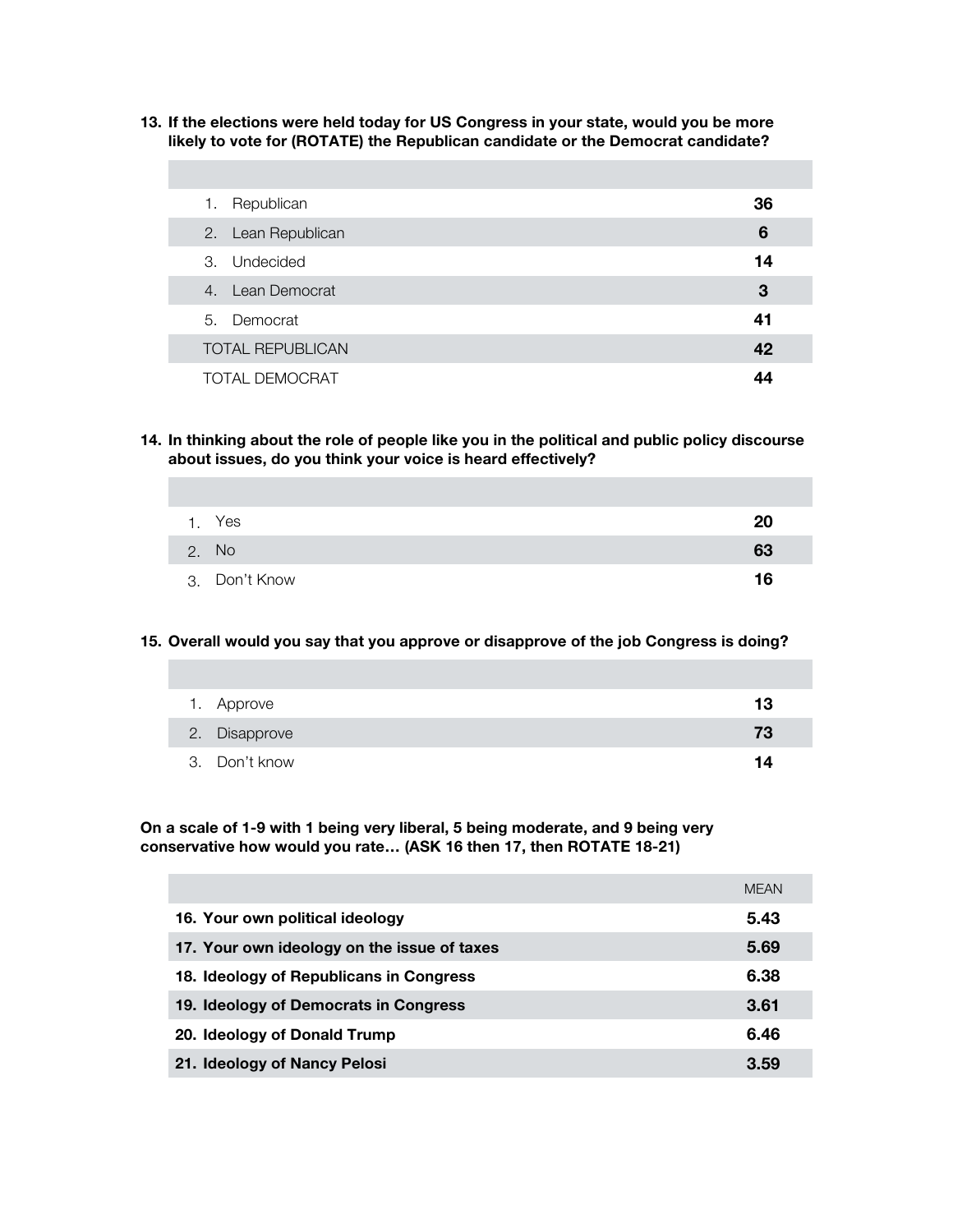**On a scale of 1-9 with 1 being not important at all, 3 being somewhat important; 5 being important, 7 being very important and 9 being extremely important, how important is each of the following issues or items to you in deciding how to vote for Congress? (ROTATE LIST 22-42)** 

|                                                                                            | <b>MEAN</b> |
|--------------------------------------------------------------------------------------------|-------------|
| 22. The economy and jobs                                                                   | 7.35        |
| 23. Outsourcing of jobs overseas                                                           | 6.42        |
| 24. President Obama's health care plan/health care                                         | 6.54        |
| 25. Issues related to women, such as equal pay                                             | 6.06        |
| 26. Reproductive<br>abortion<br><b>issues</b><br>such<br>and<br><b>as</b><br>contraception | 5.81        |
| 27. Taxes/making sure the wealthy pay their fair share                                     | 6.90        |
| 28. Foreign policy/Terrorism/ISIS/situation in the Middle<br>East                          | 7.13        |
| 29. Immigration and border security                                                        | 6.50        |
| 30. Allegations of Donald Trump ties to Russia                                             | 5.03        |
| 31. Disrupting the status quo/drain the swamp                                              | 5.74        |
| 32. Need to get things done in Washington and get the<br>parties to work together          | 7.39        |
| 33. Allegations of ethics scandals in the Trump White<br><b>House</b>                      | 5.30        |
| 34. Tax Reform                                                                             | 6.72        |
| 35. North Korea                                                                            | 7.23        |
| 36. Trump and the media                                                                    | 4.73        |
| 37. Trump's tweets                                                                         | 4.15        |
| 38. Climate change                                                                         | 5.69        |
| 39. Building the wall with Mexico                                                          | 4.40        |
| 40. Trump statements about the NFL                                                         | 3.90        |
| 41. Cost of living                                                                         | 7.11        |
| 42. Gridlock and dysfunction in Congress                                                   | 7.10        |

## **43. Do you favor or oppose the health care law that some refer to as Obamacare?**

| 1. Favor      | 46 |
|---------------|----|
| 2. Oppose     | 41 |
| 3. Don't Know | 13 |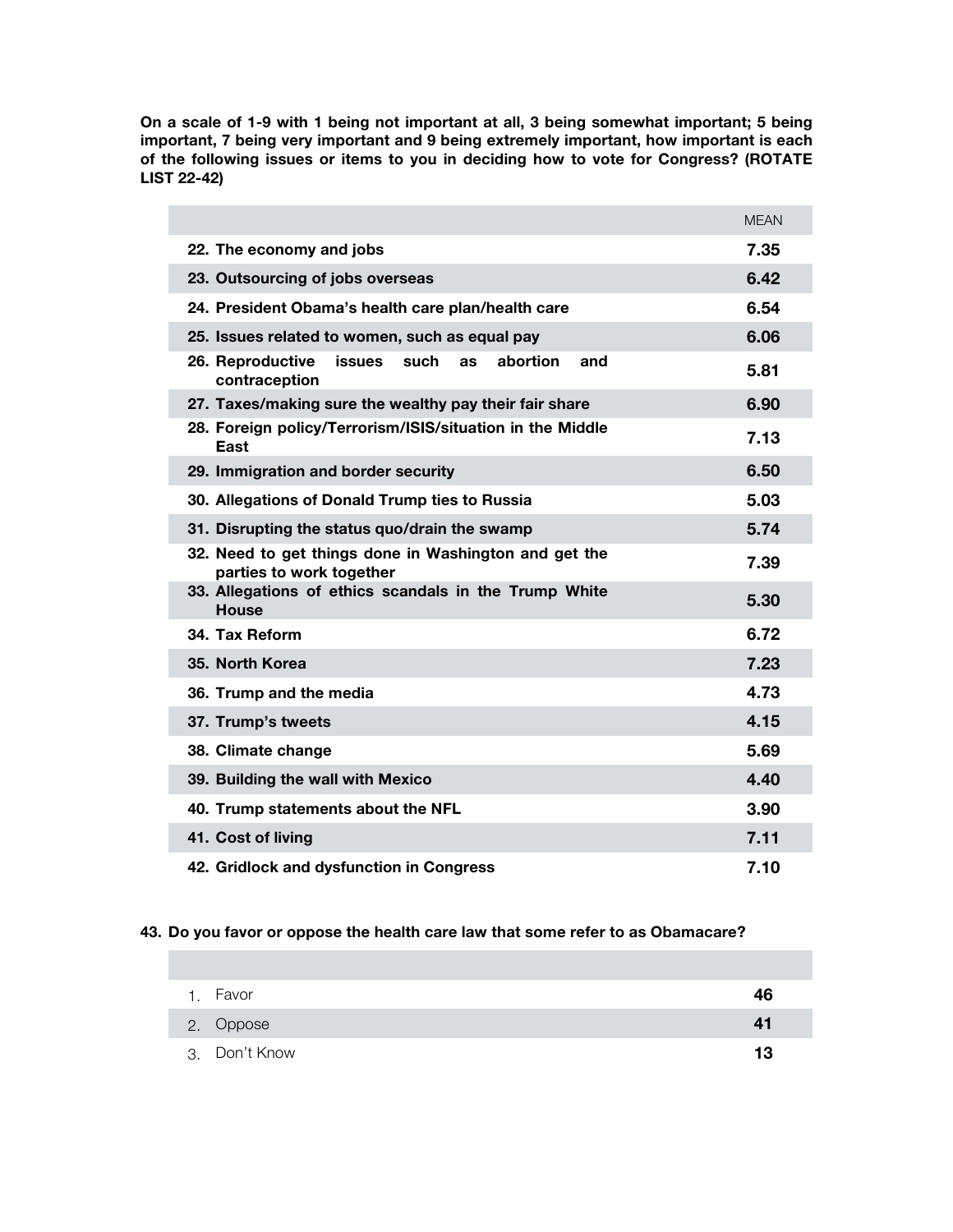**44. Which of the following should Congress be focusing on more? (ROTATE)**

| 1. Tax reform                                           | 58 |
|---------------------------------------------------------|----|
| 2. Repeal and replace the Affordable Care Act/Obamacare | 28 |
| 3. Don't Know                                           | 14 |

**45. Generally speaking, would you say the public discourse about politics and issues is headed in the right direction, or are things seriously headed off on the wrong track?** 

| 1. Right Direction | 20 |
|--------------------|----|
| 2. Wrong Track     | 65 |
| 3. Don't Know      | 16 |

**46. In thinking about the most recent presidential election and your level of interest and engagement in the political process in that election, would you consider yourself more engaged and interested, about the same or less engaged and interested than you were before that?** 

| 1. More           | 36 |
|-------------------|----|
| 2. About the same | 49 |
| 3. Less           | 11 |
| 4. Don't Know     |    |

## **47. Which statement do you agree with more? (ROTATE TOP TO BOTTOM, BOTTOM TO TOP)**

| 1. Congress has not passed any important legislation this year                                        | 32 |  |
|-------------------------------------------------------------------------------------------------------|----|--|
| 2. Congress has taken up important legislation, but seems incapable of<br>passing it.                 | 35 |  |
| 3. Congress has passed some important legislation, though it only partly<br>addressed people's needs. | 11 |  |
| 4. Congress has passed important legislation this year, but the media hasn't<br>covered it.           | 8  |  |
| 5. Don't Know                                                                                         | י! |  |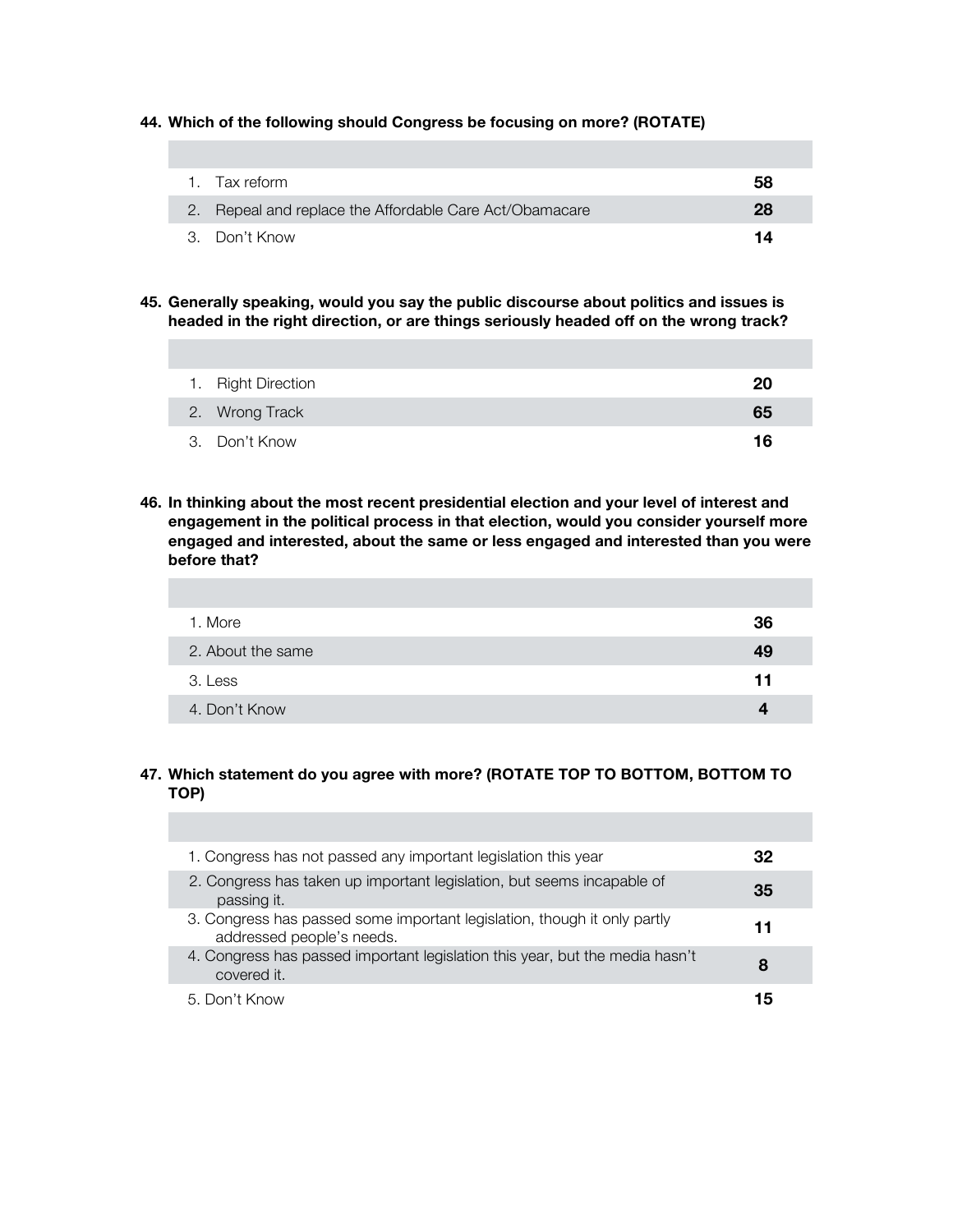## **48. Do you favor or oppose the tax reform plan recently proposed by Republicans in Congress?**

| 1. Favor      | 28 |
|---------------|----|
| 2. Oppose     | 35 |
| 3. Don't Know | 37 |

### **49. Do you think that this plan will or will not lower taxes for people like you?**

| 1. Will       | 24 |
|---------------|----|
| 2. Will not   | 48 |
| 3. Don't Know | 28 |

## **50. Which is more important to you as a goal of tax reform? (ROTATE)**

| 1. Helping middle income and working Americans get more money and tax<br>breaks to better manage cost of living | 67 |
|-----------------------------------------------------------------------------------------------------------------|----|
| 2. Making sure the wealthy pay their fair share                                                                 | 28 |
| 3. Don't Know                                                                                                   | 5  |

## **51. What is the more important reason for a US company's decision to move overseas? (ROTATE)**

| 1. The corporate tax rate in the US | 29 |
|-------------------------------------|----|
| 2. Labor costs                      | 38 |
| 3. Regulations                      | 15 |
| 4. Don't Know                       | 18 |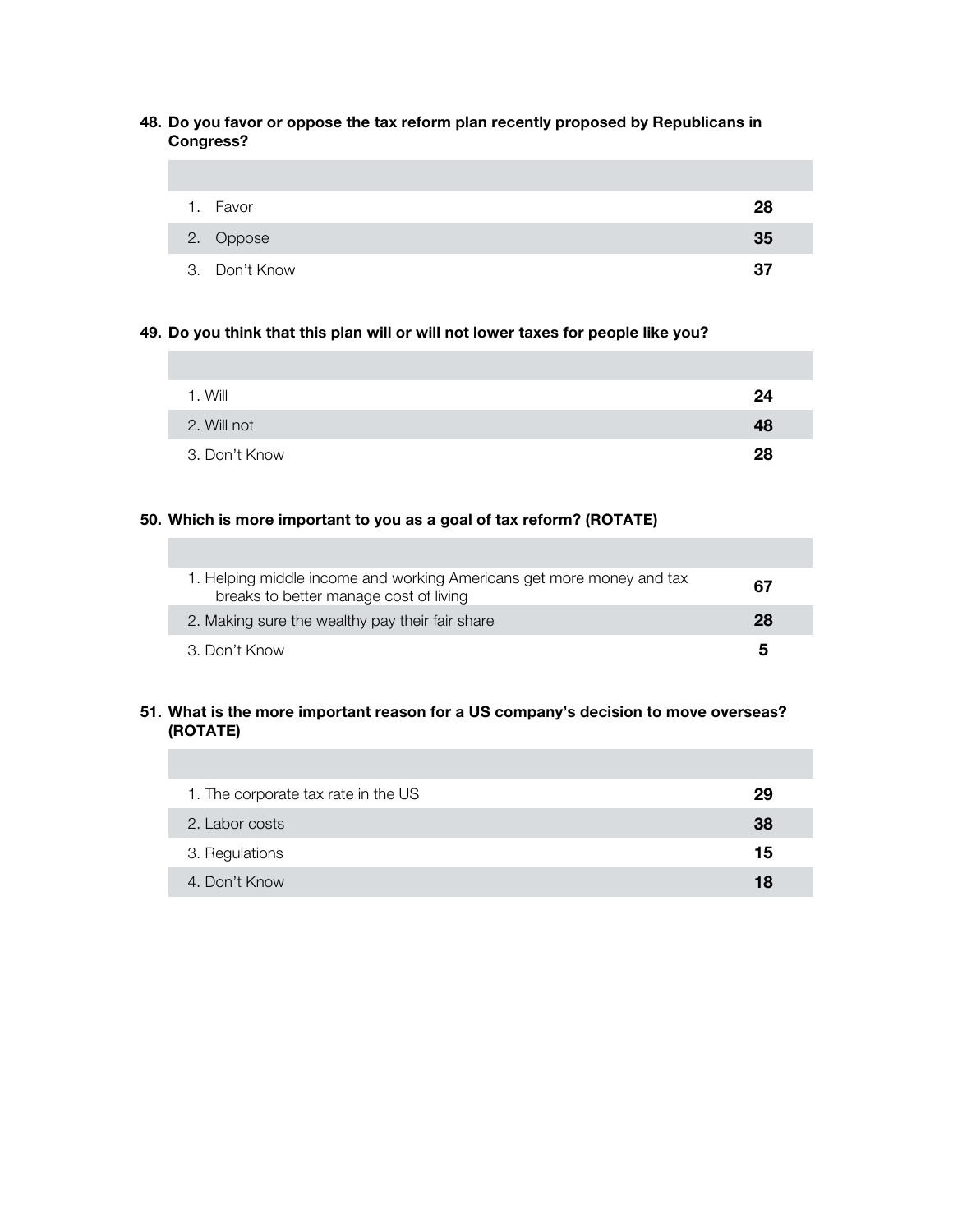Turning to health care…

**For each of the following, do you have a strongly favorable, somewhat favorable, somewhat unfavorable, or strongly unfavorable impression?**

|                                          | NAME ID | <b>TOTAL</b><br><b>FAVORABLE</b> | <b>TOTAL</b><br><b>UNFAVORABLE</b> | NO OPINION |
|------------------------------------------|---------|----------------------------------|------------------------------------|------------|
| 52. Single payer health care<br>system   | 94      | 43                               | 30                                 | 21         |
| 53. Private sector health<br>care system | 97      | 47                               | 30                                 | 20         |

### **54. Which comes closer to your definition of a "single payer health care system"? (ROTATE)**

| 1. A government-run health care system with lower quality of care and higher<br>taxes                          | 27 |
|----------------------------------------------------------------------------------------------------------------|----|
| 2. A simplified health care system that would eliminate insurance companies<br>and provide access for everyone | 54 |
| 3. Don't Know                                                                                                  | 19 |

**55. Under a single payer health care system, do you think the timeliness of medical treatment would be…. (ROTATE TOP TO BOTTOM, BOTTOM TO TOP)**

| 1. Better than the current system       | 17 |
|-----------------------------------------|----|
| 2. About the same as the current system | 32 |
| 3. Worse than the current system        | 30 |
| 4. Don't Know                           | クク |

### **56. What is defining the Republican agenda more? (ROTATE)**

| 1. Reversing former President Obama's policies  | 61 |
|-------------------------------------------------|----|
| 2. A clear set of Republican policy initiatives | 21 |
| 3. Don't Know                                   | 19 |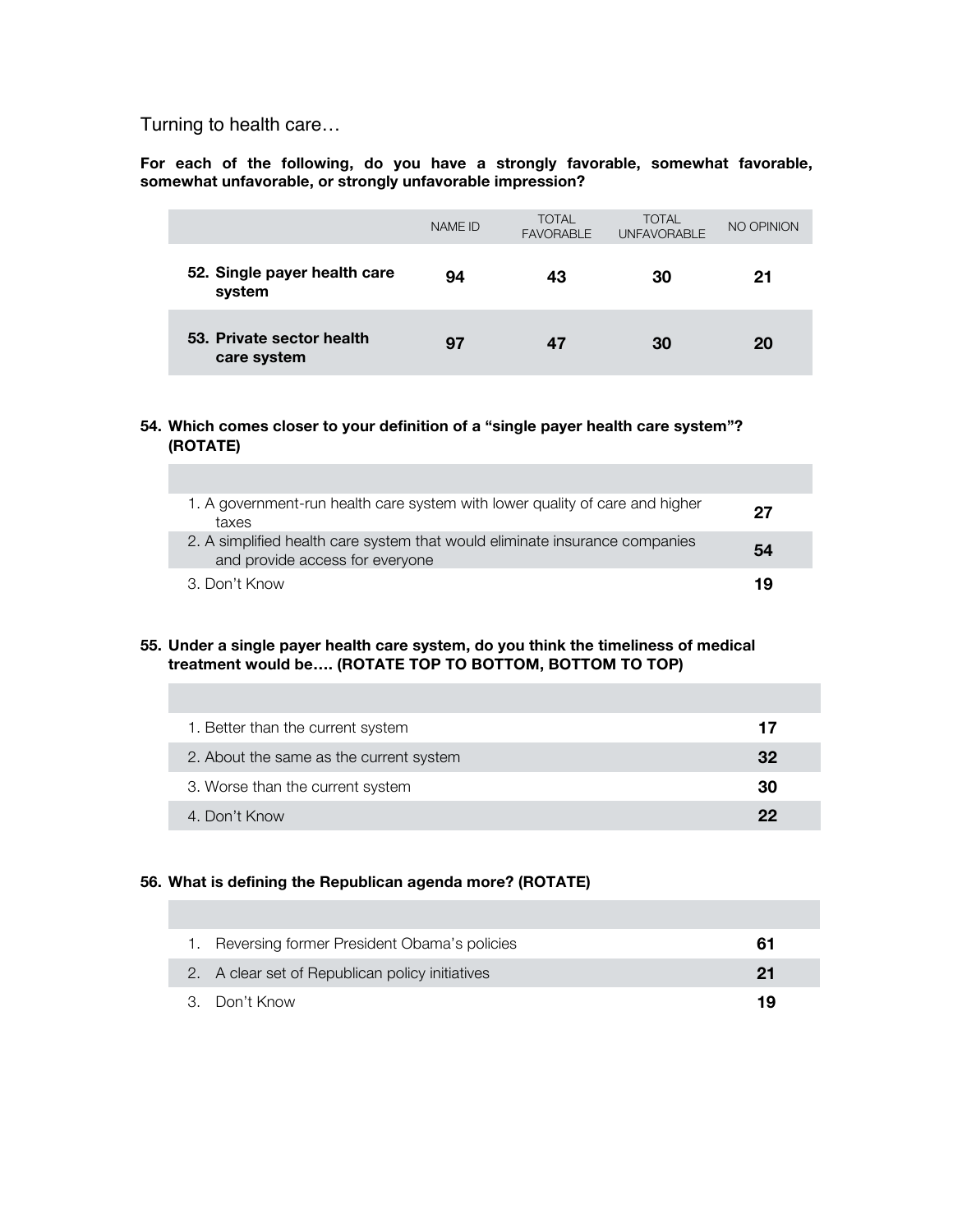## **Please tell me if you think the following description applies to (ROTATE) Republicans in Congress or Democrats in Congress. (ROTATE 57-59)**

#### **57. Party of ideas**

| 1. Republicans in Congress | 29 |
|----------------------------|----|
| 2. Democrats in Congress   | 29 |
| 3. Don't Know              | 43 |

#### **58. Represents elites**

| 1. Republicans in Congress | 51 |
|----------------------------|----|
| 2. Democrats in Congress   | 25 |
| 3. Don't Know              | 24 |

### **59. Represents the status quo**

| 1. Republicans in Congress | 28 |
|----------------------------|----|
| 2. Democrats in Congress   | 38 |
| 3. Don't Know              | 33 |

**Now you will be shown a short video clip under one minute.**

**While you watch the clip, we are going to ask you to rate it for us and then we'll follow up with a question about the clip. To rate the clip, use the slider located beneath the clip.** 

**Please evaluate the clip in terms of whether you agree or disagree with what is being said in the clip on a scale from 1 to 9, with 1 being strongly disagree, 3 being somewhat disagree, 5 being neither agree nor disagree, 7 being somewhat agree, and 9 being strongly agree.**

- **If you agree with what is being said, you'll want to move the slider to the right toward the 9.**
- **If you disagree with what is being said, just move the slider to the left toward the 1.**
- **The middle (5) is the neutral position, meaning that you neither agree nor disagree with what is being said.**

**Please continue to move the slider if your feelings change during the course of the clip.**

**Take a moment now and try the slider to make sure it is working correctly.**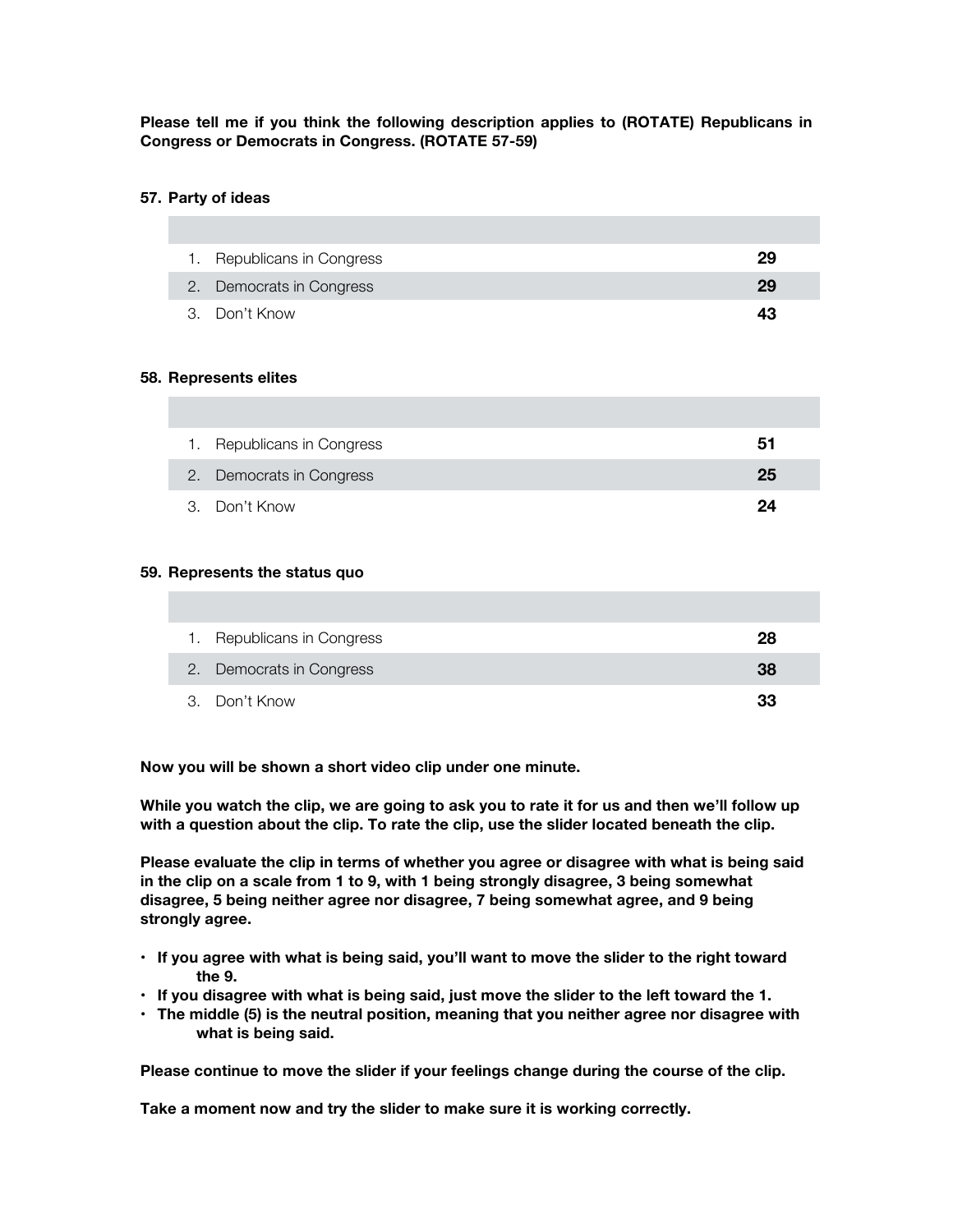**Now you will be shown a clip of President Trump talking about the NFL.**

**60. CLIP 1**

**On a scale from 1 to 9, with 1 being strongly disagree, 3 being somewhat disagree, 5 being neither agree nor disagree, 7 being somewhat agree, and 9 being strongly agree, how would you rate what is being said in this clip as you watch it?** 

- **1 – Strongly Disagree**
- **3 – Somewhat Disagree**
- **5 – Neither Agree Nor Disagree**
- **7 – Somewhat Agree**
- **9 – Strongly Agree**

**MEAN: 4.59**

#### **61. Overall, did you agree or disagree with what was said in this clip?**

| 1. Agree      | 49 |
|---------------|----|
| 2. Disagree   | 46 |
| 3. Don't know | 5  |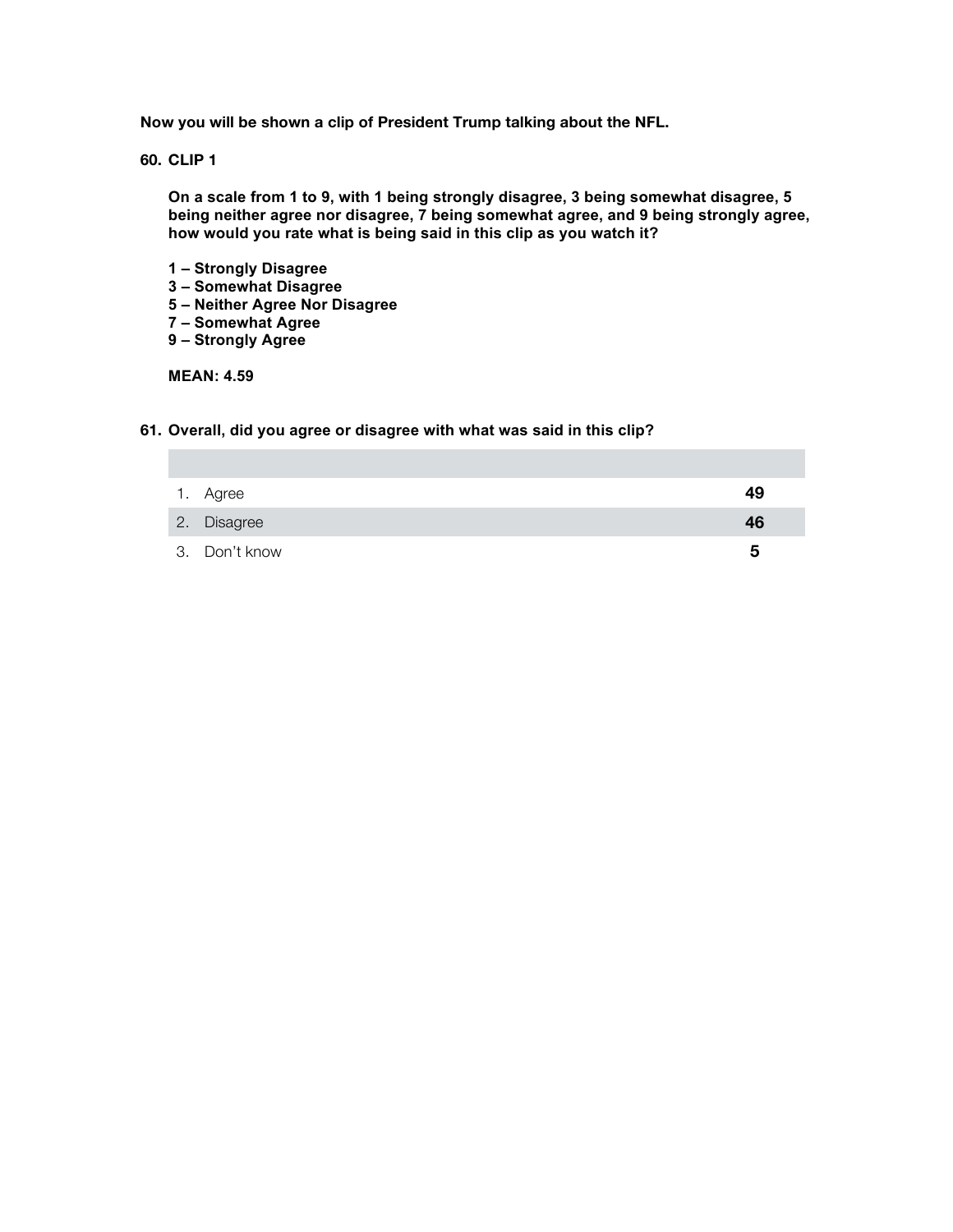**Now just a few demographic questions for statistical purposes only—**

#### **62. In what year were you born?**

| 1. 18-34 | 17 |
|----------|----|
| 2. 35-44 | 19 |
| 3. 45-54 | 21 |
| 4. 55-64 | 21 |
| $5.65+$  | 22 |

**63. Generally speaking, do you consider yourself (ROTATE) a Republican, a Democrat, an Independent, or something else?**

| 1. | Republican     | 35 |
|----|----------------|----|
|    | 2. Democrat    | 36 |
|    | 3. Independent | 23 |
|    | 4. Other       | 5  |
|    | 5. Don't Know  |    |

**64. If you had to classify yourself, would you say you are very liberal, somewhat liberal, moderate, somewhat conservative or very conservative in your political beliefs?**

| 1. Very Liberal          | 12 |
|--------------------------|----|
| 2. Somewhat Liberal      | 12 |
| 3. Moderate              | 38 |
| 4. Somewhat Conservative | 22 |
| 5. Very Conservative     | 15 |
| 6. Don't Know            |    |

### **65. Are there children in your household under the age of 18 years old?**

| 1. Yes        | 25 |
|---------------|----|
| 2. No         | 75 |
| 3. Don't Know |    |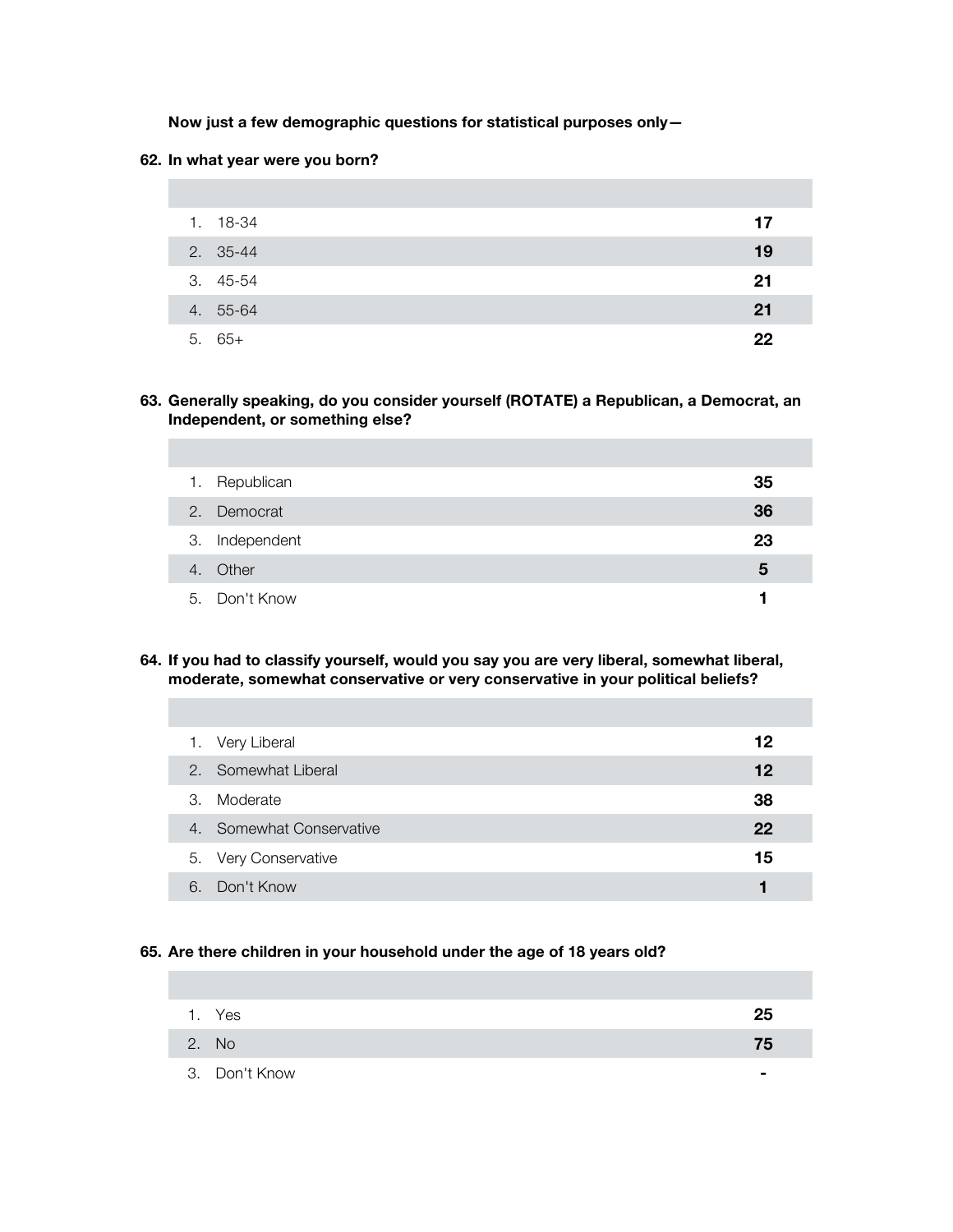# **66. What is your current marital status?**

|    | 1. Single, never married | 29           |
|----|--------------------------|--------------|
| 2. | Married                  | 52           |
|    | 3. Separated             | $\mathbf{2}$ |
| 4. | <b>Divorced</b>          | 12           |
|    | 5. Widowed               | 5            |
| 6. | Don't Know               |              |

# **67. What is the annual income of your household before taxes? Is it…**

|  | 1. Less than 15K | 9  |  |
|--|------------------|----|--|
|  | 2. 15K-30K       | 17 |  |
|  | 3. 30K-50K       | 20 |  |
|  | 4. 50K-75K       | 20 |  |
|  | 5. 75K-100K      | 12 |  |
|  | 6. Over 100K     | 19 |  |
|  | 7. Don't Know    | 4  |  |

# **68. What is your religion?**

| 1. | Evangelical/Fundamentalist Protestant | 15 |
|----|---------------------------------------|----|
| 2. | <b>Mainline Protestant</b>            | 16 |
| 3. | Catholic                              | 25 |
| 4. | Jewish                                | 3  |
| 5. | Mormon                                | 1  |
| 6. | Atheist/Agnostic                      | 12 |
| 7. | Other                                 | 24 |
| 8. | Don't Know                            | 4  |
|    |                                       |    |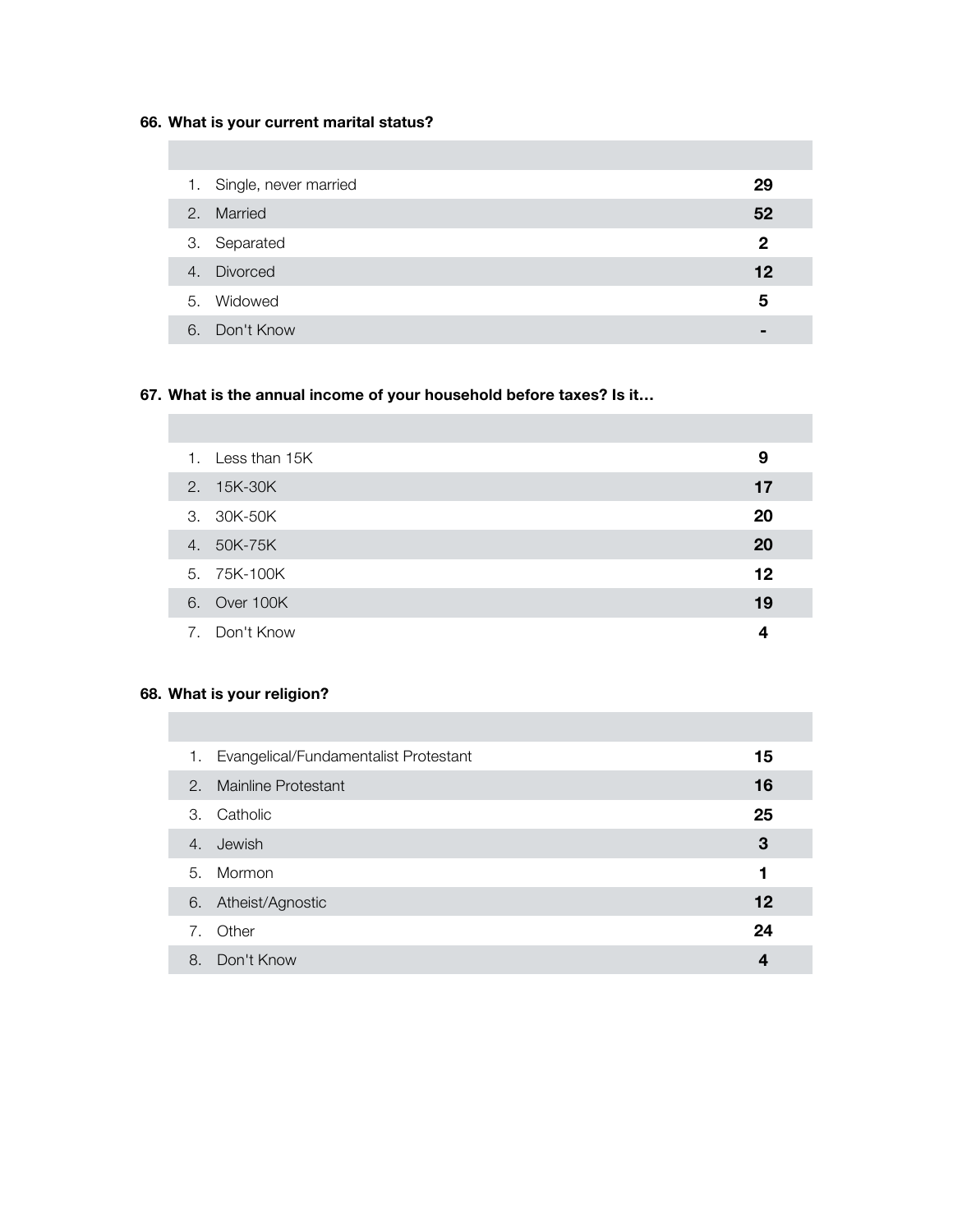## **69. What is your race?**

| 1. Hispanic         | 9  |
|---------------------|----|
| 2. African-American | 11 |
| 3. Asian            | 4  |
| 4. White            | 74 |
| 5. Other            | 2  |

## **70. Do you or anyone in your household belong to a labor union?**

| 1. Yes        | 11 |
|---------------|----|
| 2. No         | 88 |
| 3. Don't know |    |

## **71. What was the last grade of school that you completed?**

|    | Did not complete high school/High school graduate | 19 |
|----|---------------------------------------------------|----|
| 2. | Some college or associate degree                  | 30 |
|    | 3. College graduate                               | 31 |
| 4. | Postgraduate study                                | 19 |
| h. | Don't Know                                        |    |

### **72. In last November's presidential election, for which presidential candidate did you vote? (ROTATE answer options 1-2, then 3-4)**

| 1. | Donald Trump, the Republican candidate  | 43 |
|----|-----------------------------------------|----|
| 2. | Hillary Clinton, Democratic candidate   | 41 |
| З. | Gary Johnson, the Libertarian candidate | 5  |
| 4. | Jill Stein, the Green Party candidate   | 2  |
| 5. | Other (SPECIFY)                         | 3  |
| 6. | Did not vote in presidential race       | 6  |
| 7. | Don't Know                              |    |